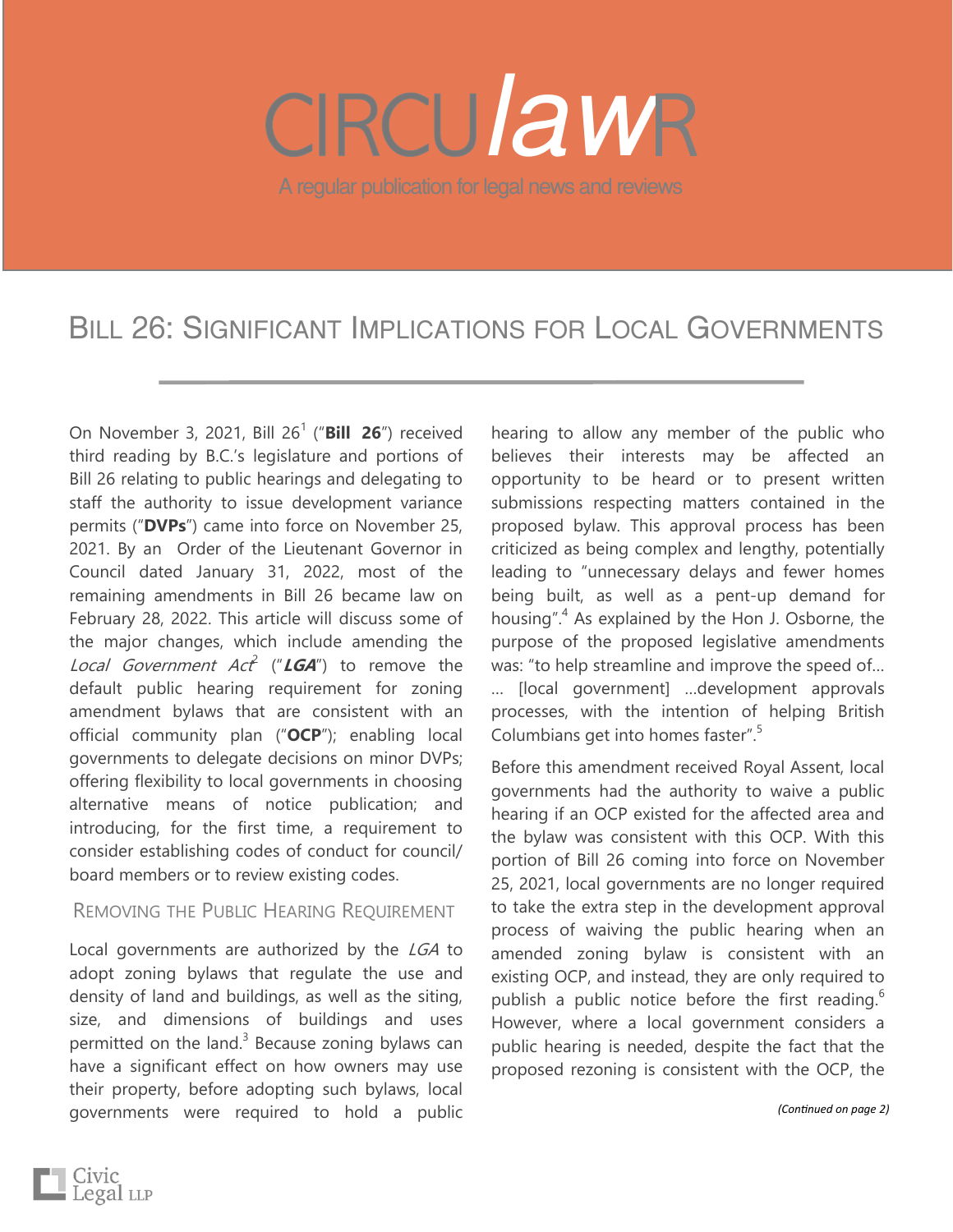

local government may still choose to hold a public hearing.

The rationale for removing the public hearing requirement where the proposed rezoning is consistent with the OCP is the same as the rationale for the previous legislation, which allowed local governments to choose to waive the public hearing, and still provided for consultation and accountability to the public of a rezoning application:

- 1. public consultation, as well as a public hearing, has already taken place when the OCP was adopted; and
- 2. a judicial review is still available to challenge a local government's determination that the zoning bylaw was consistent with an OCP, and therefore, whether a public hearing was in fact required.

As noted above, where a public hearing is not needed, local governments are obligated to give public notice of the proposed zoning bylaw before first reading takes place. This is intended to ensure that the public is informed of the bylaw amendment and to enable the provision of feedback to council/ board members through regular channels (e.g., letters and emails).

### AUTHORITY TO DELEGATE DECISIONS ON MINOR DEVELOPMENT VARIANCE PERMITS

Perhaps the more notable change to legislation, which took effect in November 2021 is in relation to DVPs. Previously, owners had two methods to seek a variance to a zoning bylaw. One was a DVP issued by a local government, and the other was an order issued by a Board of Variance.<sup>7</sup> These are separate processes, and one does not prohibit the other. Under the first method, owners may apply to the local government for a DVP when they seek to vary the provisions of an otherwise applicable bylaw.<sup>8</sup>

DVPs are issued by council resolution. As a restriction on council's discretion, council must not issue a DVP that varies use or density, the application of a zoning bylaw in relation to residential rental tenure, or a flood plain specification. Under the second variance method, owners may apply to Board of Variance for an order granting a "minor" variance. The Board's principal function is to provide an avenue of relief for persons seeking a variance from certain provisions of municipal bylaws where compliance would create undue hardship. The question of whether a variance is a "minor" one must be decided by the Board in relation to all the surrounding circumstances. Generally, the Board's decision is final (there is no right of appeal unless it was made without jurisdiction).

The local government has broader powers to approve DVPs. Unlike the Board of Variance, council is not restricted to only issuing "minor" variances where there is "undue hardship". Councils were, however, before the amended legislation, prohibited from delegating the issuance of DVPs.

The recent amendments enable the delegation, by bylaw, of a local governments' power to issue DVPs to its officers or employees for minor variances in certain circumstances. $9$  As with the amendments to the public hearing requirements discussed above, the amendments to the DVP provisions were designed to speed up the local government approval processes to increase the housing supply. Minor variances that fall under this new authority may include siting, size and dimensions of buildings, structures and permitted-uses; off-street parking and loading space requirements; the regulation of signs; or screening and landscaping to mask or separate uses or preserve, protect, restore, and enhance the natural environment.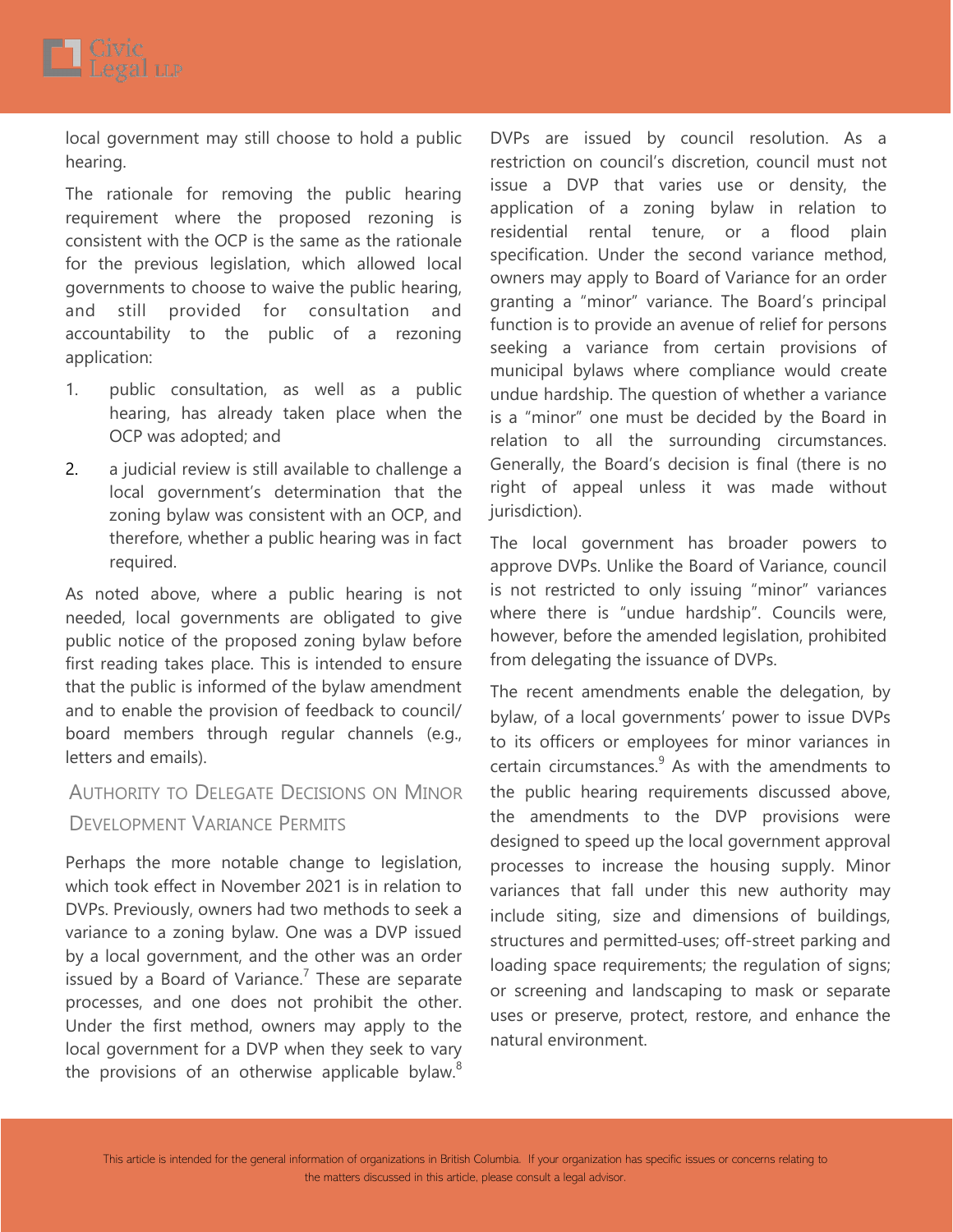In addition, regulations may later be adopted to add to this list. While these amendments enable the delegation of decisions on minor variances, the alternative avenue of seeking a variance from the Board of Variance remains available.

Where a bylaw is adopted by a local government to delegate minor variances, the bylaw must set out what minor variances are delegated, the principles to determine whether the proposed variance is minor, as well as guidance about how to exercise the delegated power. The applicant is also entitled to request reconsideration by council or the Board of the decision of the delegate.<sup>10</sup> This reconsideration right could have the unintended effect of increasing processing time for some applications because reconsiderations will have to be heard by Council or the Board at a scheduled meeting after the delegate has made a decision.

The local governments' obligation to give notice before passing a resolution to issue DVPs does not apply to the delegate issuing such permits, likely because local governments would have already adopted a delegation bylaw that contains the characteristics of minor variances.<sup>11</sup>

## MODERNIZED APPROACH TO PUBLICATION OF PUBLIC NOTICE

Previously, local governments were required to publish public notices in two consecutive weekly newspapers and the alternative means of publication authorized by the legislation were difficult to meet.<sup>12</sup> In recognition that the modes of communication have significantly changed over the years, the Legislature has enacted changes to "modernize local government public-notice requirements by allowing community choice in addition to existing methods for providing public notice".<sup>13</sup> As of February 28, 2022, local governments have the option to deviate from the default requirement to publish the public notice in the newspaper, and instead, adopt their own public notice bylaw, allowing them to select two (or more) publication methods that are most appropriate for their community, e.g., a website, an online newspaper, or a direct mailout. However, it is worth noting that the minister retains the power to prescribe principles to be considered by local governments before the introduction of such bylaws. During the debates about Bill 26, Honorable J. Osborne suggested that the prescribed principles of effective public notice might include that the notice format is easy to access and has broad reach in the community; that the information is provided by dependable and trustworthy sources; and that the notice format is suitable for the information that is being conveyed. $14$ 

Moreover, pursuant to the recent amendments, the minister has the authority, when a public notice bylaw is adopted, to make regulations prescribing one of the means of publication that must be incorporated into the bylaw; requiring local governments to choose from various specified means of publications; or directing the time of publication, if done through alternative means specified in the bylaw.

The notice requirements for a special regional district board meeting were also modernized by removing the requirement to mail a notice to the board members five days ahead of the meeting. Instead, regional districts are required to post a copy of the notice at least 24 hours before the meeting at prescribed posting places and send a copy to the director. With the removal of the requirement to notify by mail, other means of producing notices would become available, including distributing notices electronically.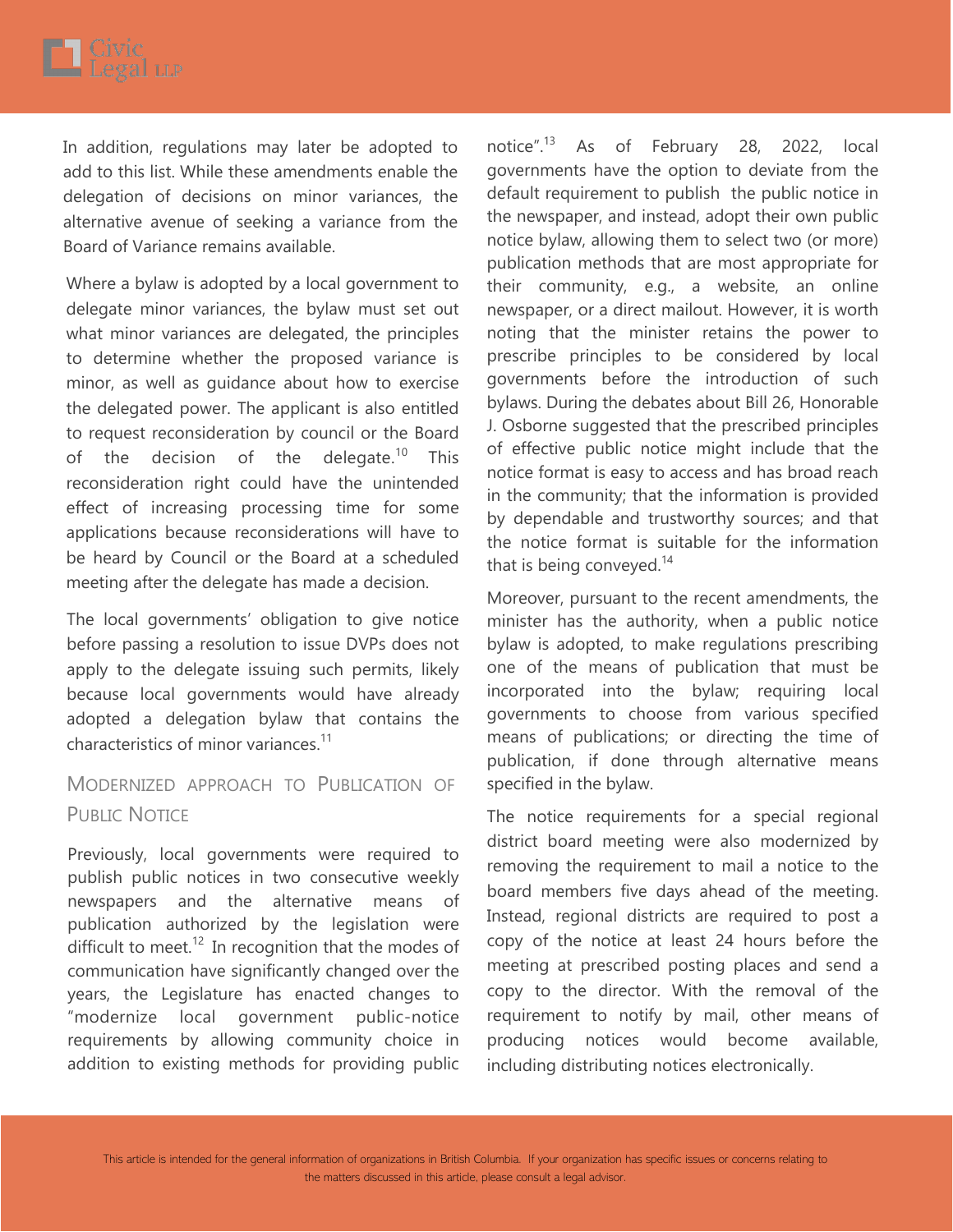#### NEW CODE OF CONDUCT REQUIREMENTS

Another significant impact on local governments is manifested through the introduction of new sections referencing codes of conduct in the Community Charter.<sup>15</sup> The legislature proposes to add a requirement for all local governments, the City of Vancouver Park Board, and the Cultus Lake Park Board, to consider implementing codes of conduct for their elected officials or reviewing existing codes of conduct if such exist. If passed, these amendments would require the consideration of a code of conduct within six months of the first regular council/board meeting following a general local election. Local governments that decline to incorporate a code of conduct or review an existing code would be required to make the reasons for the decision publicly available and reconsider this decision prior to January  $1<sup>st</sup>$  of the year of the following general local election. If the prior decision is confirmed, the local government would be required to make available to the public a statement respecting its reasons for confirming this decision. The purpose is to strengthen the responsible conduct of elected officials and enhance accountability to the public.

To ensure that codes of conduct meet their purpose, local governments are required, prior to developing or updating codes, to consider prescribed principles and other prescribed matters, as well as comply with certain requirements, including those with respect to public notice or consultation. The particulars of such principles, matters and requirements have yet to be identified and we anticipate that future regulation will provide some clarity.

Based on the debates leading to the third reading of Bill 26, it is suggested that local government take into consideration the fundamental principles of integrity, accountability, respect, leadership, and collaboration, as identified by the Working Group on Responsible Conduct since these considerations will improve the local government's ability to provide good governance to its community.<sup>10</sup>

#### KEY TAKEAWAYS

Overall, the amendments under Bill 26 are intended to offer local governments more powers to simplify and accelerate their development approvals processes to increase the housing supply and flexibility in terms of the way they communicate with their communities. In addition, the new code of conduct provisions will hopefully strengthen the responsible conduct of elected officials and accountability to the public.

The removal of the public hearing requirement in situations where there is an OCP, and the owner is seeking to amend a zoning bylaw in a way that is consistent with the OCP, is beneficial to both local governments and owners. If a public hearing is not required, the approval process may be shortened, with the owner being able to move forward on its proposed development faster and local governments being able to better meet the housing needs of their communities. The delegation of power to issue DVPs is another new tool afforded to local governments to speed up such approvals.

While local governments already had the authority to waive public hearings where zoning amendments are consistent with OCPs, they may now be more inclined to do so. In turn, this may prompt some local governments to consider the scope of available consultation opportunities at the OCP stage and may result in more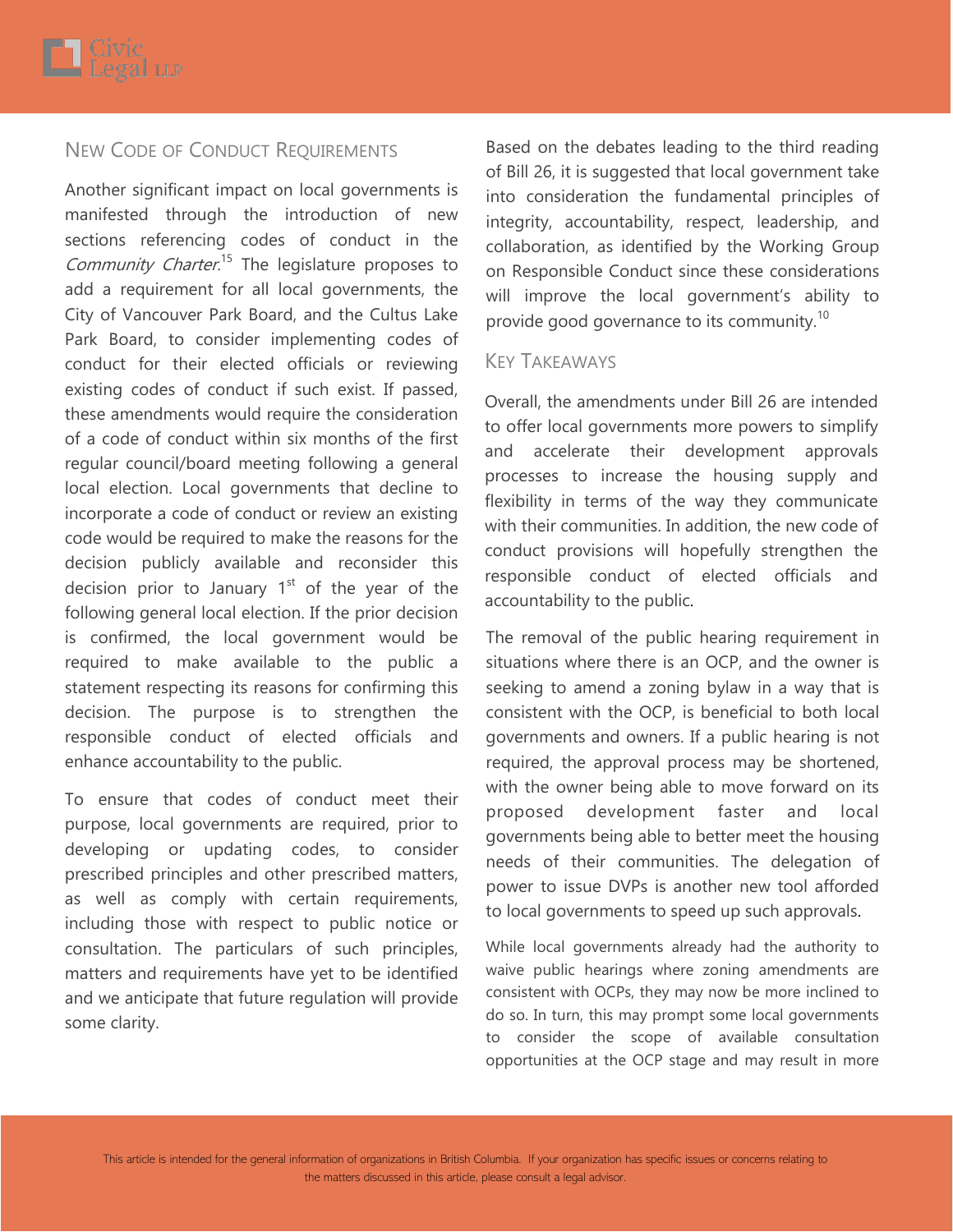

While local governments already had the authority to waive public hearings where zoning amendments are consistent with OCPs, they may now be more inclined to do so. In turn, this may prompt some local governments to consider the scope of available consultation opportunities at the OCP stage and may result in more public interest when OCP reviews are carried out.

There is still a risk that a third party could challenge the local government's decision not to hold the public hearing by arguing that the zoning bylaw is not consistent with the OCP. This may especially be the case where the proposed zoning amendment is complex or controversial. Accordingly, developers may still want to seek the community's support for development projects, even where a public hearing is not required. Further, councils may still want to consider holding public hearings for complicated or controversial projects to gauge the level of community support for an application. Public hearings are considered an important component of the democratic process, creating transparency around local government zoning decisions.

The proposed amendments with respect to public notice requirements are intended to enhance community involvement and accountability of decision-makers. However, as explained above, in developing a public notice bylaw, local governments would need to consider certain prescribed principles. This process would raise a new set of issues for local governments to take into account. For example, a website might be perceived to be an insufficiently reliable source as it could go down during the prescribed notice period. Moreover, not all segments of the population may have access to online means of publication. Therefore, a more effective way of publishing notices could be to publish one notice

online and the other by direct mailout or a newspaper. Moving forward, it will be interesting to see the guidance anticipated by regulations to support local governments in developing their public notice bylaws.

#### March, 2021

#### Talya Peled Bar

#### Footnotes:

1 Bill 26, Municipal Affairs Statutes Amendment Act (No. 2), 2021, 42nd Parl, 2nd Sess, British Columbia.

2 Local Government Act, [RSBC 2015] c. 1 [LGA].

3 LGA, supra note 2, s. 479(1).

4 British Columbia, Official Report of Debates of the Legislative Assembly (Hansard), 42nd Parl, 2nd Sess, No. 123 (2 November 2021) [Debates], at 3906 (Hon. J. Osborne).

- 5 Ibid, at p. 3916.
- 6 LGA, supra note 2, s. 464, 466.
- 7 LGA, supra note 2, s. 542
- 8 *LGA, supra* note 2, s. 498.

9 LGA, supra note 2, s. 498(4), 498.1.

10 LGA, supra note 2, s. 498.1(2), (4)

11 British Columbia, Official Report of Debates of the Legislative Assembly (Hansard), 42nd Parl, 2nd Sess, No. 124 (3 November 2021), at 3931 (Hon. J. Osborne).

- 12 Community Charter [SBC 2003] c.26, s. 94.
- 13 Debates, supra note 4, at p. 3906.
- 14 *Ibid*, at p. 3908.
- 15 Supra note 12.
- 16 Debates, supra note 4, at p. 3911, 3912